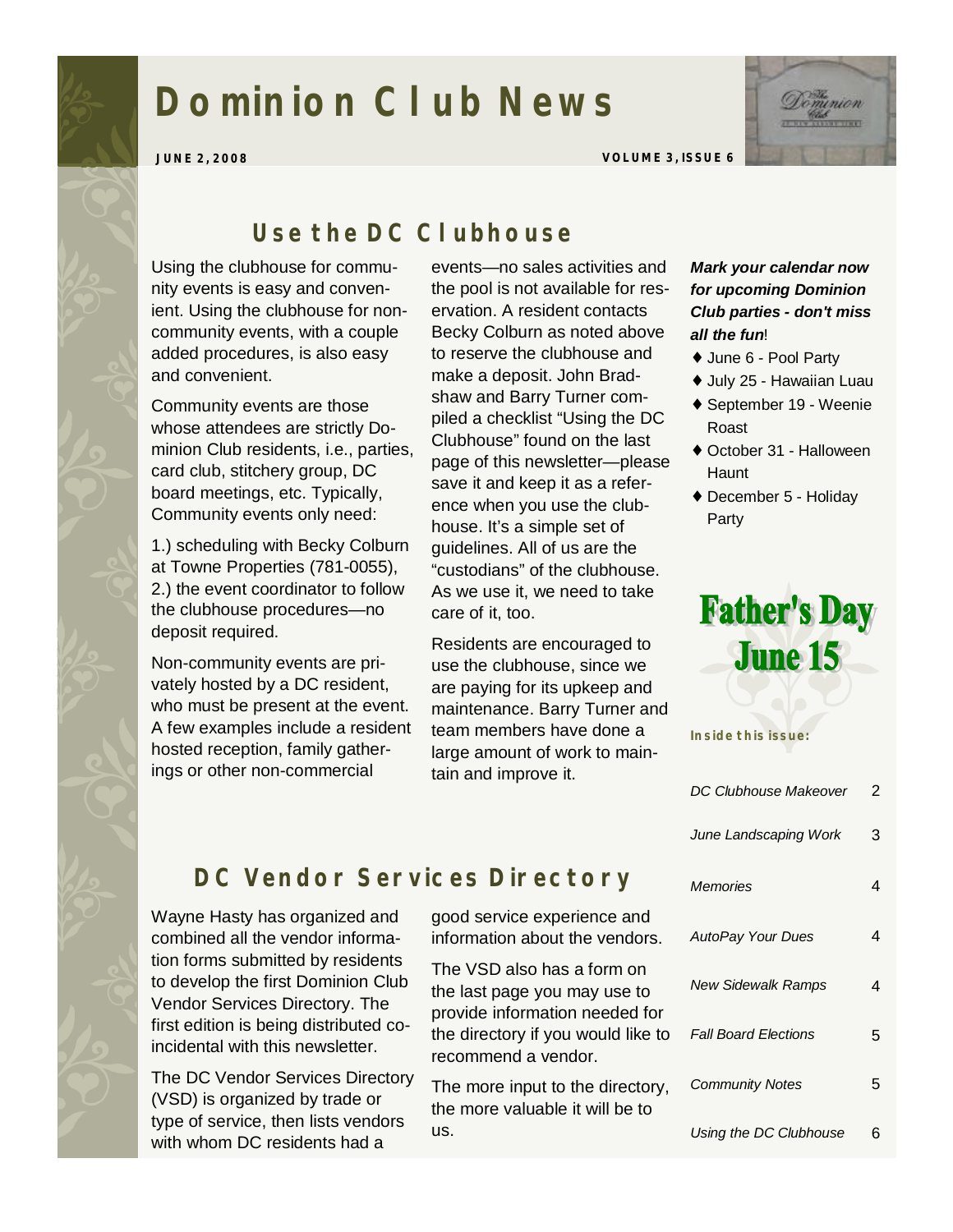**Page <sup>2</sup>VOLUME 3, ISSUE 6** 

## *DC Clubhouse Spring Makeover*

A large volunteer crew of DCHA residents tackled an extensive "to do" list at the clubhouse, Saturday, May 24th.

Trustee Bob Hire wishes to thank all the residents who arrived to work with tools in hand. And work they did. Some are pictured in this newsletter.

Volunteers power-washed the clubhouse and all the furniture around the pool. It was previously thought the furniture might need replacement. Flowers were planted, the metal fence was touched-up, and some overgrown plants were broken-up and redistributed around the premises. The interior of the clubhouse has a new sparkle, as one team tackled and thoroughly cleaned the clubhouse interior.

This kind of pride of ownership and participation is what helps set our community apart from other associations.

Bob estimated that the amount of work done saved us a lot of money compared to the cost had the work been contracted. A big thank you to all the volunteers!

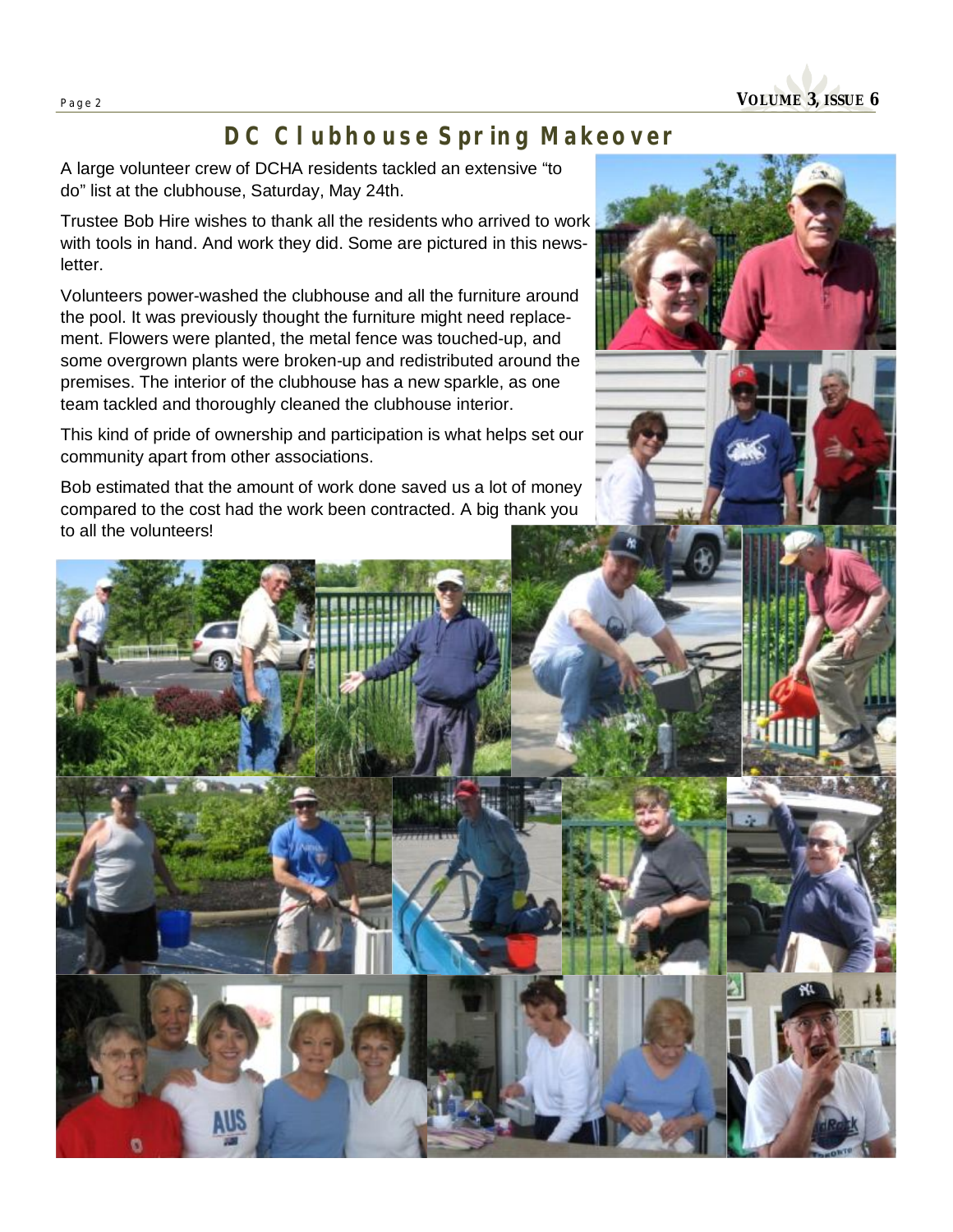

### *June Landscaping Work*

Other than mowing, June will see basic maintenance activity, including pruning of certain selected shrubs, and little else.

If you are on the NO PRUNE list, it should be honored. If you wish to be placed on the NO PRUNE list, or removed from the list, please contact Bob Hire, 746-3412.

Additionally, the crews will be on the lookout for white grubs and are prepared for the possible application of grub control, probably sometime in July.



White Grub

Japanese Beetles emerge from the ground in late May or early June. Individual beetles live about 30 to 45 days with activity concentrated over a four to six

week period. Beetle numbers begin to decline in late July but some can be found as late as September. Adult Japanese beetles are 3/8



inch long metallic green beetles with hard, copper-brown wing covers. Japanese beetles can feed on about 300 species of plants, ranging from roses to poison ivy. Odor and location in direct sun seem to be very important factors in plant selection. The beetles usually feed in groups, starting at the top of a plant and working downward.

Many insecticides are labeled for Japanese beetle control on landscape plants. Examples include acephate (Orthene Turf, Tree & Ornamental Insecticide), carbaryl (Sevin and many other brand names), cyfluthrin (Bayer Advanced Garden Multi-Insect Killer Concentrate),

lambda-cyhalothrin (Spectracide® Triazicide® Soil & Turf Insect Killer Concentrate), esfenvalerate (Ortho Bug-B-Gon Garden & Landscape Insect Killer Concentrate), and permethrin (Spectracide® Bug Stop Multi-Purpose Insect Control Concentrate and many other brands).

Direct spray applications of insecticide kills Japanese beetles on contact but does not provide any residual protection. Repeated applications may be necessary because of the relatively short residual effect of the products. Also, a significant rainfall shortly after an application may reduce the insecticide deposit below effective levels.

Japanese beetle traps are sold in many garden centers. Research has shown that the traps attract many more beetles than are actually caught. Consequently, susceptible plants along the flight path of the beetles and in the vicinity of traps are likely to suffer much more damage than if no traps are used at all. In most landscape situations, use of Japanese beetle traps probably will do more harm than good.

Landscape plants nearly always severely attacked by adult Japanese beetles include Japanese Maple, Norway Maple, Horse Chestnut, Gray Birch, American Chestnut , Rose-of-Sharon, Shrub Althea, Black Walnut, Flowering Crabapple, Apple, London Planetree, Lombardy Poplar, Cherry, Black Cherry, Plum, Peach, other fruit trees, Roses, Sassafras, American Mountain-Ash, American Linden, American Elm, and English Elm.

More information is available at http:// [www.ca.uky.edu/entomology/entfacts/](http://www.ca.uky.edu/entomology/entfacts/) ef409.asp

<http://ohioline.osu.edu/hyg>fact/2000/2001.html

*If you wish to be placed on the NO PRUNE list, or removed from the list, please contact Bob Hire, 746-3412* 

*"Japanese Beetles emerge from the ground in late May or early June… can feed on about 300 species of plants… Direct spray applications of insecticide kills Japanese beetles on contact… use of Japanese beetle traps probably will do more harm than good"*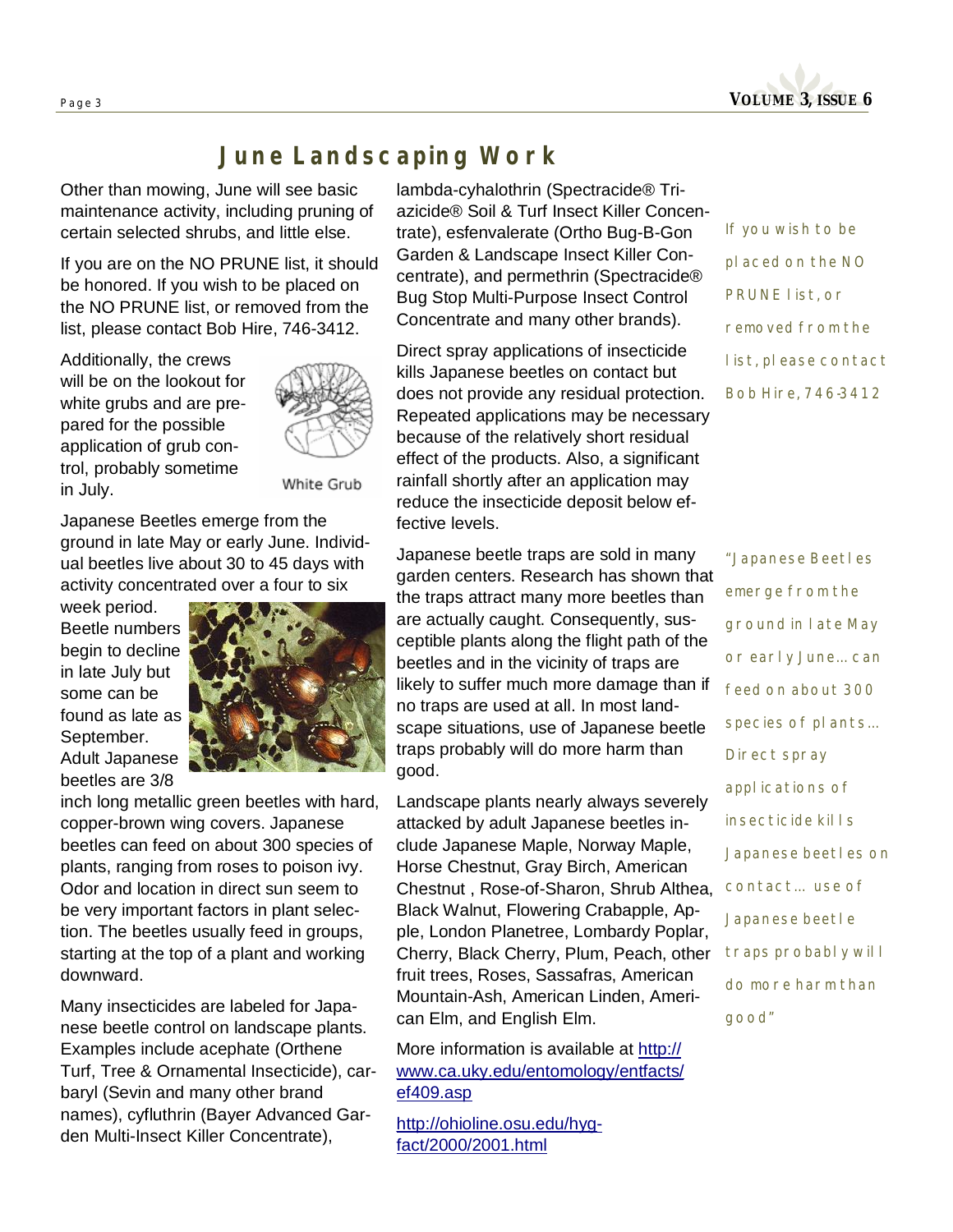

#### *Memories by Karen Collins*

Many of us have reached an age when we can recall the 4th of July at Grandma's or our first bicycle more easily than what we had for dinner last evening.

Memories are funny things. Triggered by a smell or sound, a song, book, or movie, a color, or a person, memories can be vivid and detailed or just an emotional response. They do not always respond just when we want them to. They sometimes keep us awake at night, especially the less pleasant ones. And they can disappear without a trace. The only way memories can truly be preserved is by sharing them.

Imagine how you would treasure a notebook, diary, or even a few pages written by one of your grandparents or greatgrandparents, sharing memories you otherwise would never know about. Why not

provide such a wonderful gift for your own grandchildren, nieces, or nephews?

If you can tell a story, you can write it. No one is going to get out an editor's blue (or worse, a teacher's red) pencil.

There are no grades. Just write  $-$  in a notebook, on index cards, or on the computer – your memories: a special holiday, a vacation trip, your own grandparents, your childhood home or school, pets, hobbies, family traditions, books you loved.

The list is endless.

Keep your writing short and simple. If you feel you just can't write it yourself, enlist a helper and dictate. Then, someday, gather these scribblings together and give *would never know*  them to a family member who will enjoy them, treasure them, and preserve them for generations yet to come.

*"Imagine how you would treasure a notebook, diary, or even a few pages written by one of your grandparents or greatgrandparents, sharing memories you otherwise about"* 

# *AutoPay Your Monthly and Annual Dues*

Tom and Janet Roth forwarded the following information about how to automatically pay the \$200 annual fee to Towne Properties (due March each year), and the monthly dues (\$120) from your checking account.

Contact Barb, at Towne Properties' Cincinnati AutoPay Department, 513-345- 6938 to obtain forms and all the information needed, or send the information to their **Autopay@tp1.com** email address.

You will need to use two forms—one for the monthly Auto payments, and another form for the annual payments. CLEARLY DESIGNATE EACH TYPE OF PAYMENT ON EACH FORM.

When providing the information for Autopay, be sure you specify that you live in the Dominion Club at New Albany Links, list our Community (#8080), and add the

"t" # found on YOUR monthly payment coupons.

Once set-up, a confirmation letter will be sent for each type of withdrawal, i.e. one for the annual New Albany Links \$200 fee, and another letter for the monthly Dominion Club \$120 monthly fee.

Towne Properties will send a notice in January, indicating that the \$200 fee will be deducted from your checking account.

### *New Sidewalk Ramps*

The new sidewalk ramps being built and rebuilt throughout the neighborhood by the Village of New Albany are to comply with the Americans for Disabilities Act. The rumble strips at the mouth of the ramps assist those who use wheelchairs or who are visually impaired to realize when they reach the mouth of the ramps.

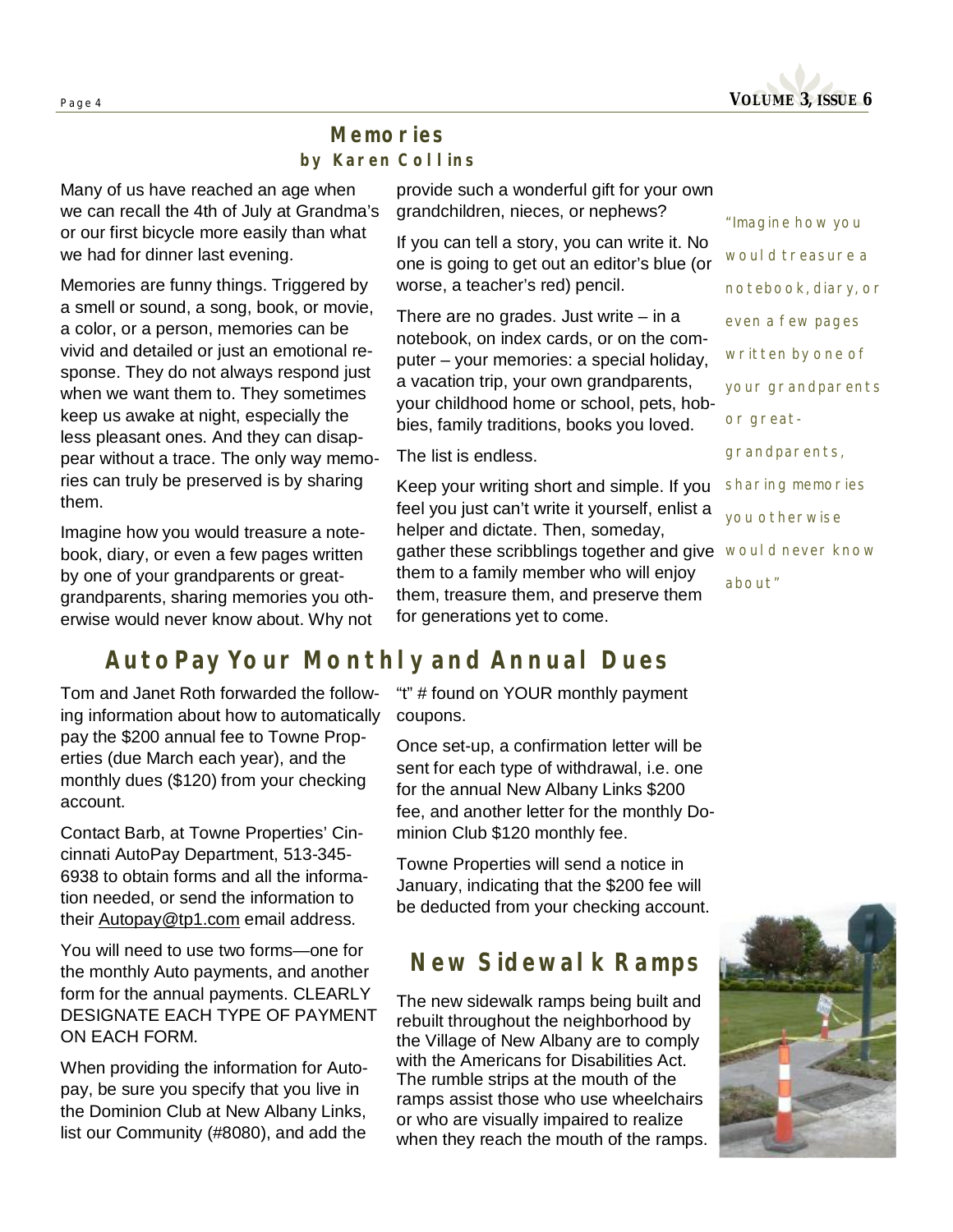#### **DCHA Board**

**Urban Kraus**  Chairman 855-1967 [cukraus@mac.com](mailto:cukraus@mac.com) Rules, Legal and Administration committees **Dean Jauchius**  President 855-7201 [jauchius@insight.rr.com](mailto:jauchius@insight.rr.com) Design Review and

Communications Committees **Barry Turner**  Vice-President 855-9554

[barry.turner@sbcglobal.net](mailto:barry.turner@sbcglobal.net)

Clubhouse & Pool, Social, and Maintenance Committees

**Gordon Schutt Treasurer** 855-9046

#### [gordonschutt@aol.com](mailto:gordonschutt@aol.com)

Audit & Planning Committee, Rep to Master Association

**Bob Hire Secretary** 746-3412

#### [rhire@insight.rr.com](mailto:rhire@insight.rr.com)

Landscape & Snow Removal, **Committee** 

Towne Properties Representative Becky Colburn 781-0055 [beckyc@tp1.com](mailto:beckyc@tp1.com)

#### *Two Trustee Positions Open This Fall*

Fall elections are fast approaching. If you're tired of hearing campaign rhetoric, think about more pleasant subjects.

For example, who among us would you want to be on the DC board as a trustee? Or would you like to join the DC board and lend your creative talents to managing the little domain we have here?

Two trustee positions will be open for election this fall, as Urban Kraus and Barry Turner's terms expire. Both had extended their contributions and did a bang-up job, forwhich we are all grateful.

Typically, after the elections, the board sits in a first meeting to redistribute the various duties, committees and functions. So, there's plenty of opportunity to blend your talents with some of the activities in which we are involved.

If you, or someone you know would like to fill one of the positions, nomination application forms will be available in time for the July DCHA Quarterly Open Business Meeting and until the election occurs.

#### *Community Notes...*

**Get Well Soon Wishes To: Donene Bradshaw**—recovering from surgery.

**Ed Sander**—recovering strength and preparing for surgery.

**Stitchery**—The DC stitchery group will meet at the clubhouse on Monday, June 9 and June 23 at 7 pm. Hope you can join us.

**Bridge or Euchre Anyone?** New residents Karen and John Evans are interested in forming a Bridge and/or Euchre Club to meet periodically at the clubhouse. If you're interested, please contact Karen or John at 775-0078 or e-mail to [johndevans9408@bellsouth.net.](mailto:johndevans9408@bellsouth.net)

**New mailboxes** are going up around the DCHA area. A very detailed article about mailboxes and the "Dominion Club Green" paint was published in the April 2008 DC Newsletter. Black mailboxes are a good selection, especially when painted "Dominion Club Green".

**Welcome New Neighbor!**—Dan Walker at 7056 Dean Farm Road.

- ♦ **Host: Social Committee** 
	- ♦ **Location: DC Clubhouse**
	- ♦ **When: Friday June 6, 6:30 pm**
- ♦ **Call for Reservations: 855-7074**

Dean Jauchius

*If you have contributions for the newsletter or something to*  Wayne Hasty Bob Radigan 855-7201 [jauchius@insight.rr.com](mailto:jauchius@insight.rr.com)

855-6926 [bradigan@insight.rr.com](mailto:bradigan@insight.rr.com)

*communicate to the Dominion Club community, contact a member of the Communications Committee:*  855-3468 [Whasty4703@aol.com](mailto:Whasty4703@aol.com) John Bradshaw 855-7074 Karen Collins 939-0730

[Johnbradshaw1@hotmail.com](mailto:Johnbradshaw1@hotmail.com)

[bcollins@insight.rr.com](mailto:bcollins@insight.rr.com)

Delivery Team: Carol Kraus, Carol Mazza, Janet Schutt, and Bob White